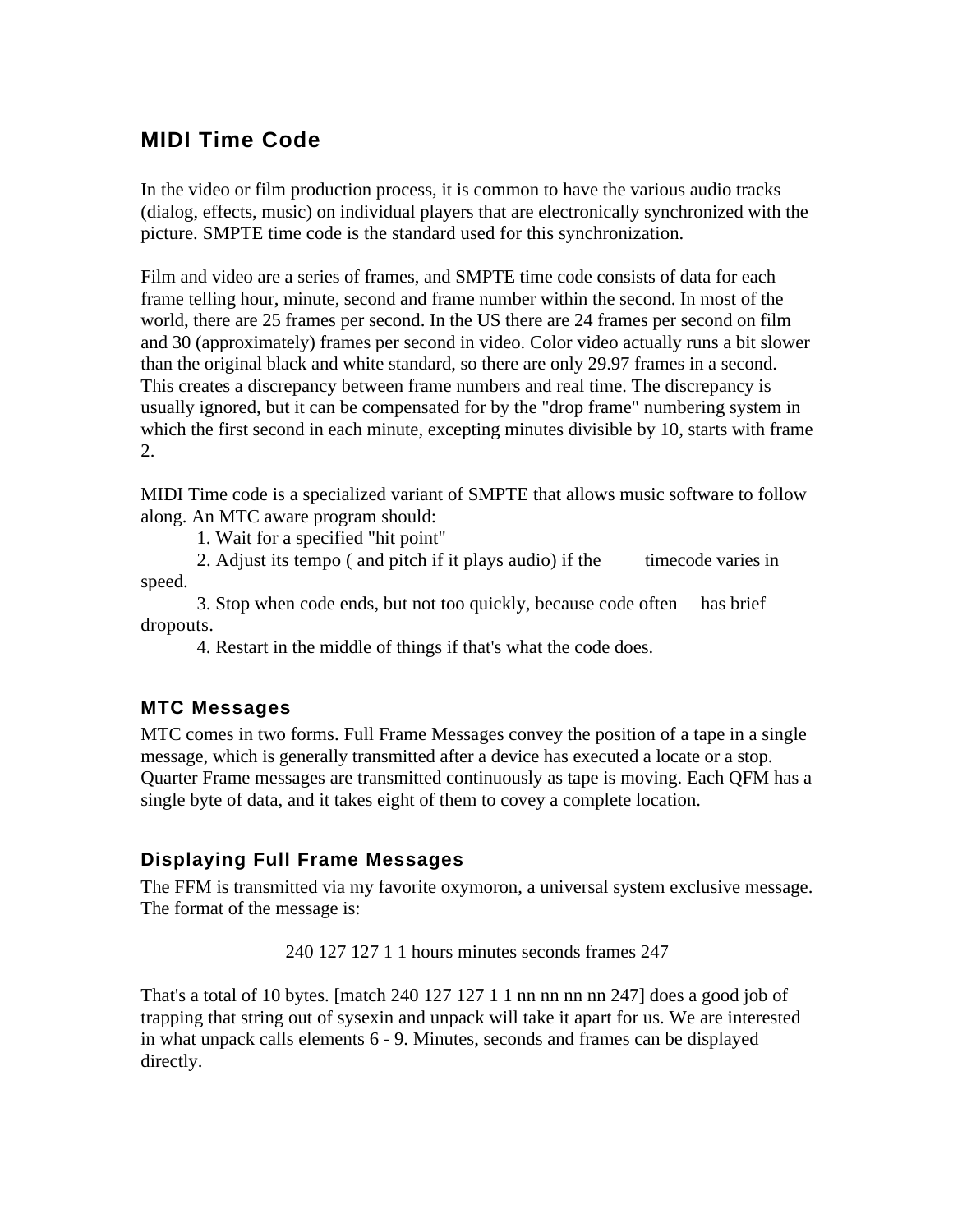

Full Frame Messages

The hours value contains a code for the frame rate in bits 5 and 6 (the least significant bit is bit 0) and the hour is bits 0-5. To extract the hour, use  $\&$  31 to mask off the unwanted bits. To read the format (seldom necessary) use the right shift object >> 5. The rate codes are:

 $0 = 24$  frames a second  $1 = 25$  fps  $2 = 30$  fps drop frame encoded  $4 = 30$  fps normal encoding

j

#### **Displaying Quarter Frame Messages**

Quarter Frame messages are only a little more complex to handle. A QFM has the format:

241 data

These are system common, not real time, so they should never turn up in the middle of another message the way Clock messages can. Match 241 nn will snag them for us, and unpack will shoot the desired numbers from the right outlet<sup>1</sup>.



 $<sup>1</sup>$  You may have to look around the ports to find the Time Code. On a simple interface, midiin should</sup> show it. On an interface that has its own timing features, such as the Studio 64XTC, there will be a special port dedicated to it. (The time port on the Studio 64TXC is called studio 64 XTC.)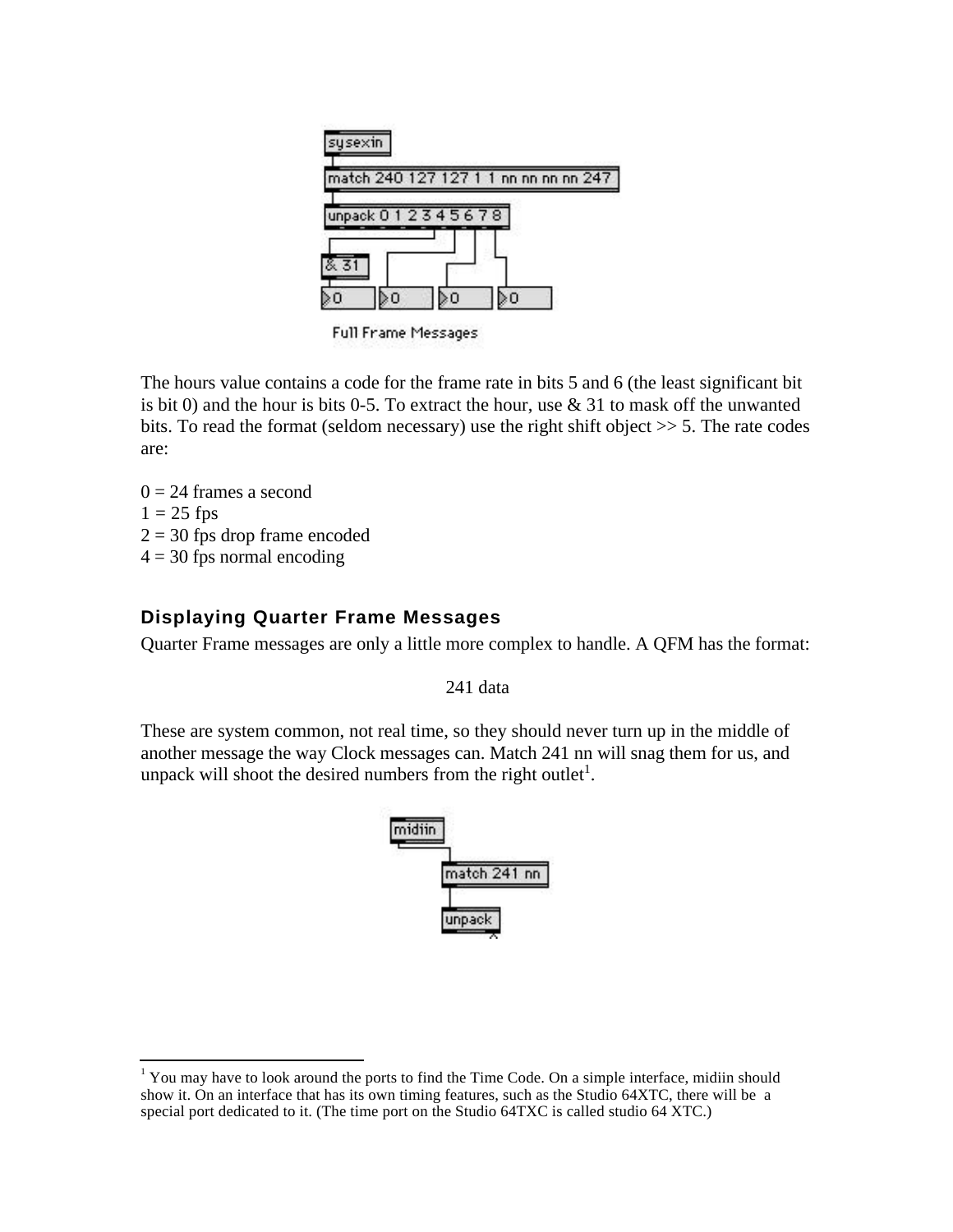The data byte of the QFM is encoded like this:  $(0 \times x \times y \times y \times y)$  the x bits indicate which part of the message you are looking at, and the y bits are either the low four or upper three bits of the numbers we want. The coding is like this:

- xxx yyyy
- 0 Least significant 4 bits of frame number
- 1 Most Significant bits of frame<br>2 LSb of seconds
- LSb of seconds
- 3 MSb of seconds
- 4 LSb of minutes
- 5 MSb of minutes
- 6 LSb of hours
- 7 MSb of hours

To decode this, break the data byte with  $/16$  and  $\&$  15. Pack these two into a list, and run it through a route 7 6 5 4 3 2 1 0. The outlets for 7 5 3 and 1 get multiplied by 16 and added to the outlet on their right. Frames, seconds and minutes are ready to display, but the hours value includes frame format just like the full frame message.

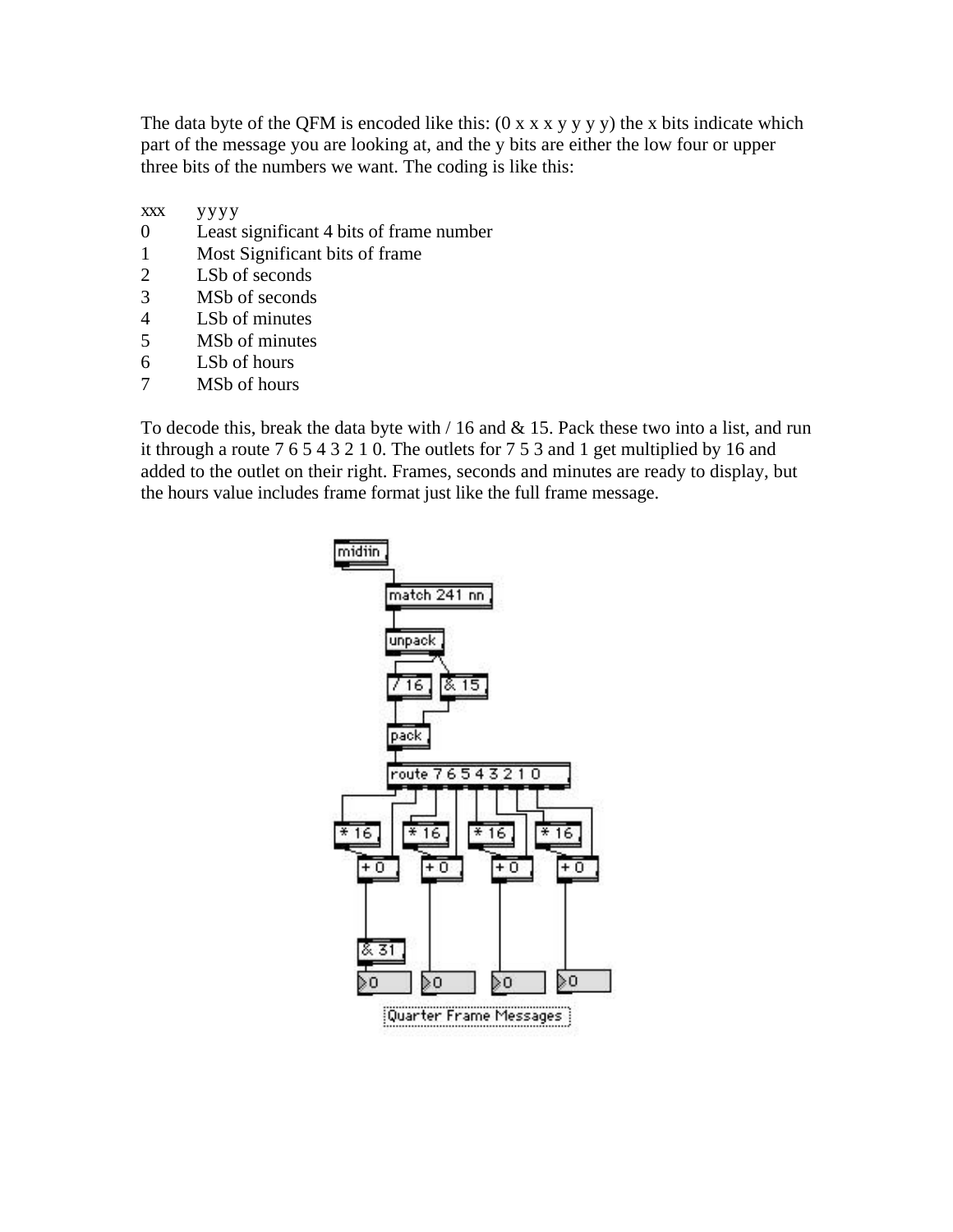## **Triggering Events**

Triggering events from Quarter frame messages is a bit tricky. For one thing, you only get every other number, and there's no guarantee that the even or odd frames numbers are being sent (it depends on where the tape stopped), so if you just watch for a particular frame number, you may miss the cue. This is a job for the past object:



Set the time you want on the right set of number boxes (bondo ensures that the entire list is sent out when you change any digit.) Past will trigger when the incoming time is equal to or greater than the hit time. For most musical purposes, this is a good enough solution.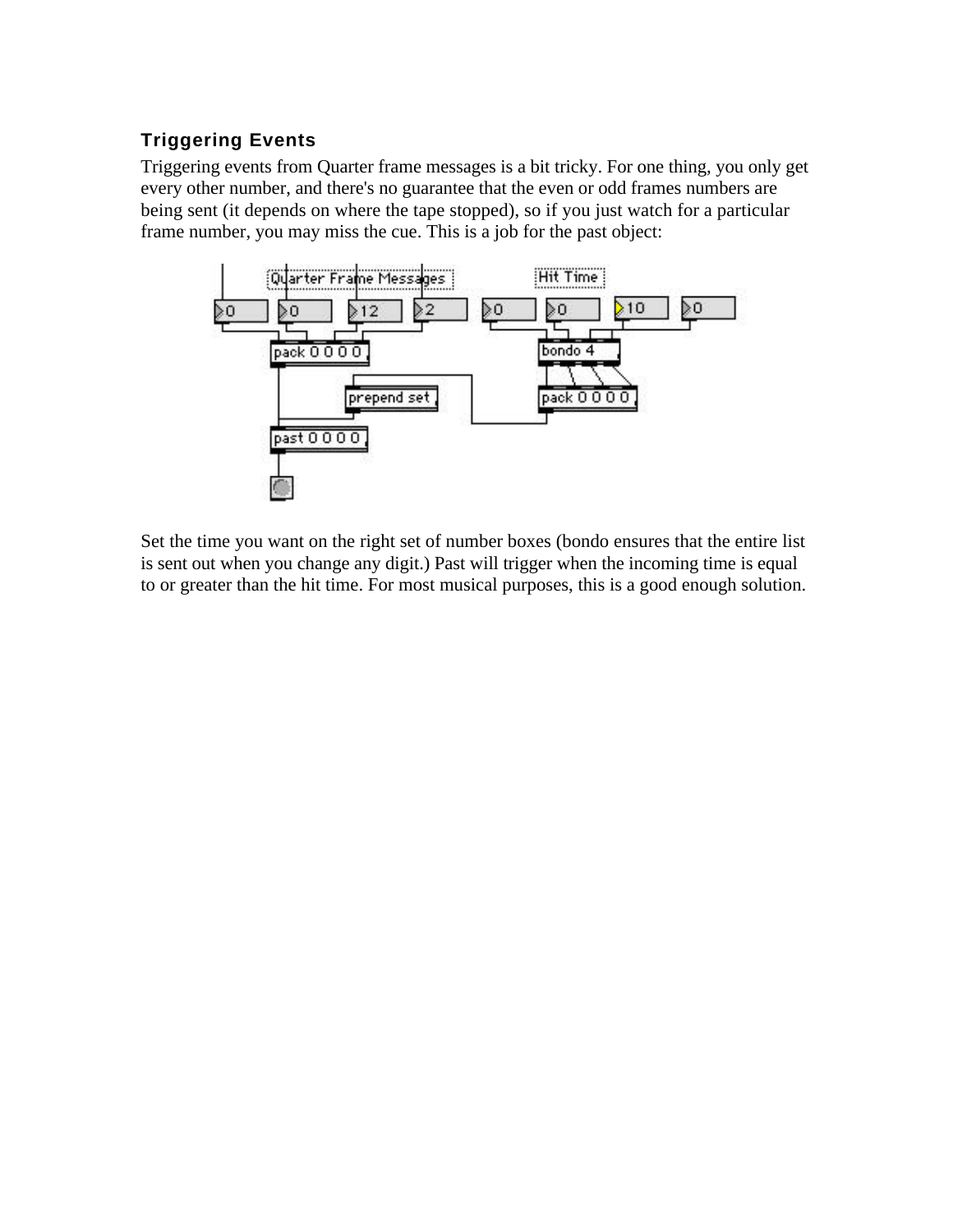It's not exact though. The number you are decoding is the number of the frame that started at the same time the first part of the frame number was sent. That means by the time you have received the entire location, it's almost two frames later. I'll fix that with a subpatcher:



In this subpatch the individual inputs for hours, minutes, seconds and frames are converted into a total number of frames (assuming 30 frames per second). Two frames are added and the result is reformatted into a list. It fits into the previous patch like this: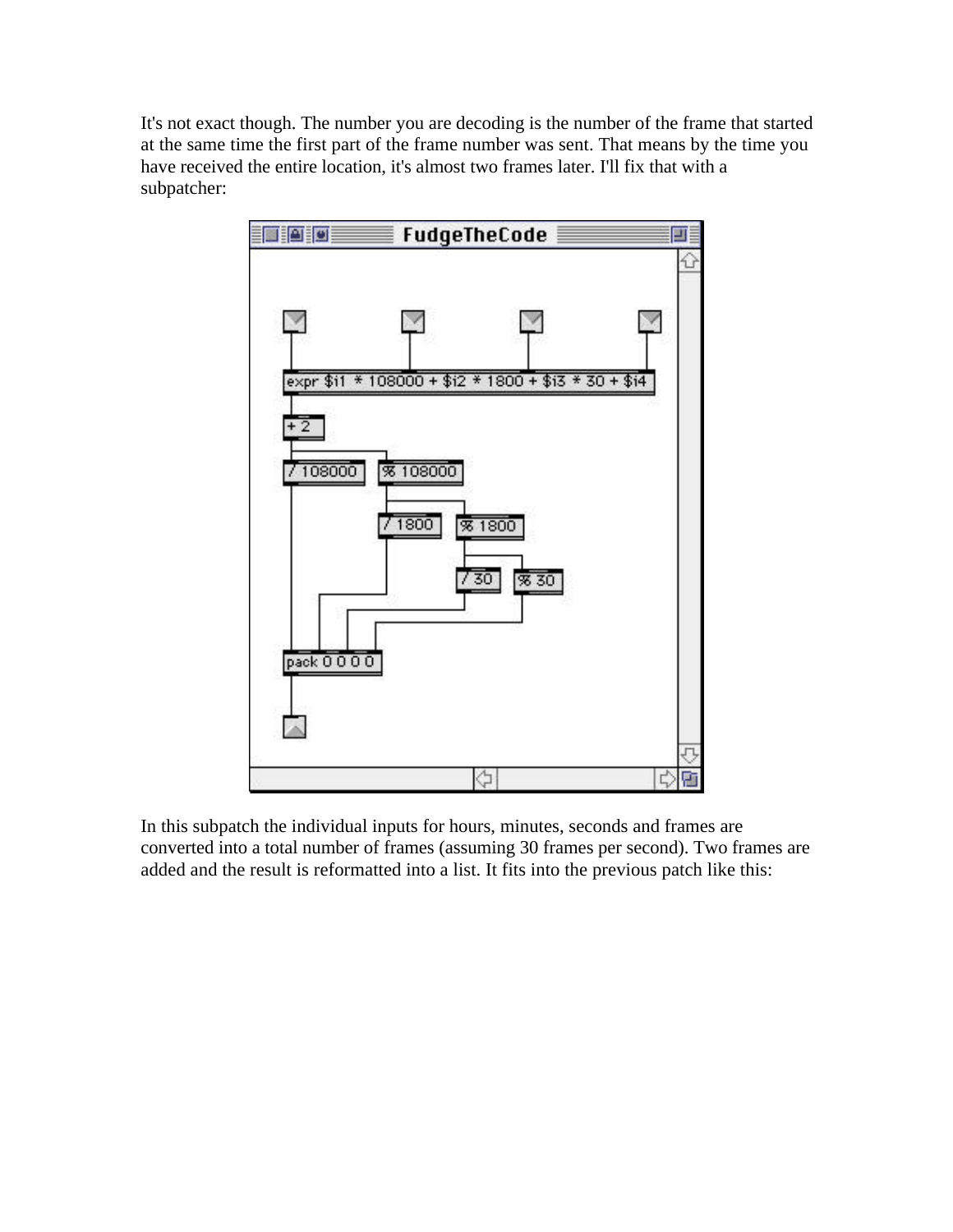

We still need to deal with the fact that MTC is only giving every other frame. I'll add this mechanism at the expr outlet within FudgeTheCode:



This passes the received time through, then, 33 ms later, adds a fake frame. Once this is done, the patch will run one frame past wherever the time code stops, but that is normal behavior for synchronized systems. In fact, most devices run an extra 20 frames or so to allow for dropouts in the code.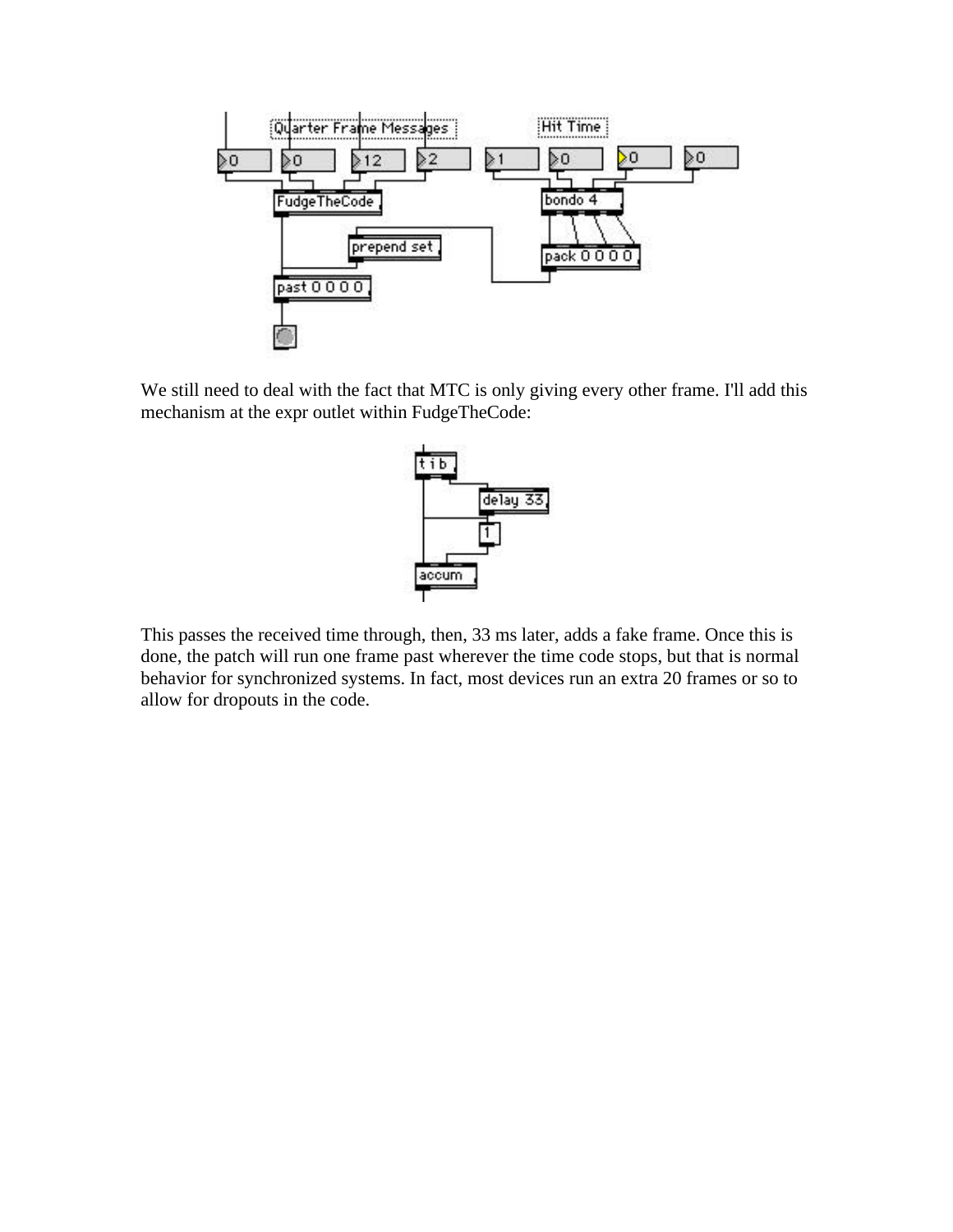### **Adjusting Tempo**

If OMS is installed, the various metro and clock objects in a patch can be made to vary their rate with the incoming time code. This is done using the setclock object. First we must time the quarter frame messages:



This will give us a period in milliseconds for 100 QFMs. Of course, the relationship between the Macintosh internal clock and reality is rather vague. The output of the timer should be 833, as a QFM is produced every 8.33 ms.

We have to include a calibration feature when we compute the value to send to setclock:



Here, the nominal timing can be captured as the divisor if the button is clicked when the timecode is running at correct speed. (i.e. straight out of the generator.) The current period divided by the correct period will give the deviation, suitable for feeding the setclock object in mul mode. Fudge is the name of the setclock. Here is a simple patch that is controlled by fudge: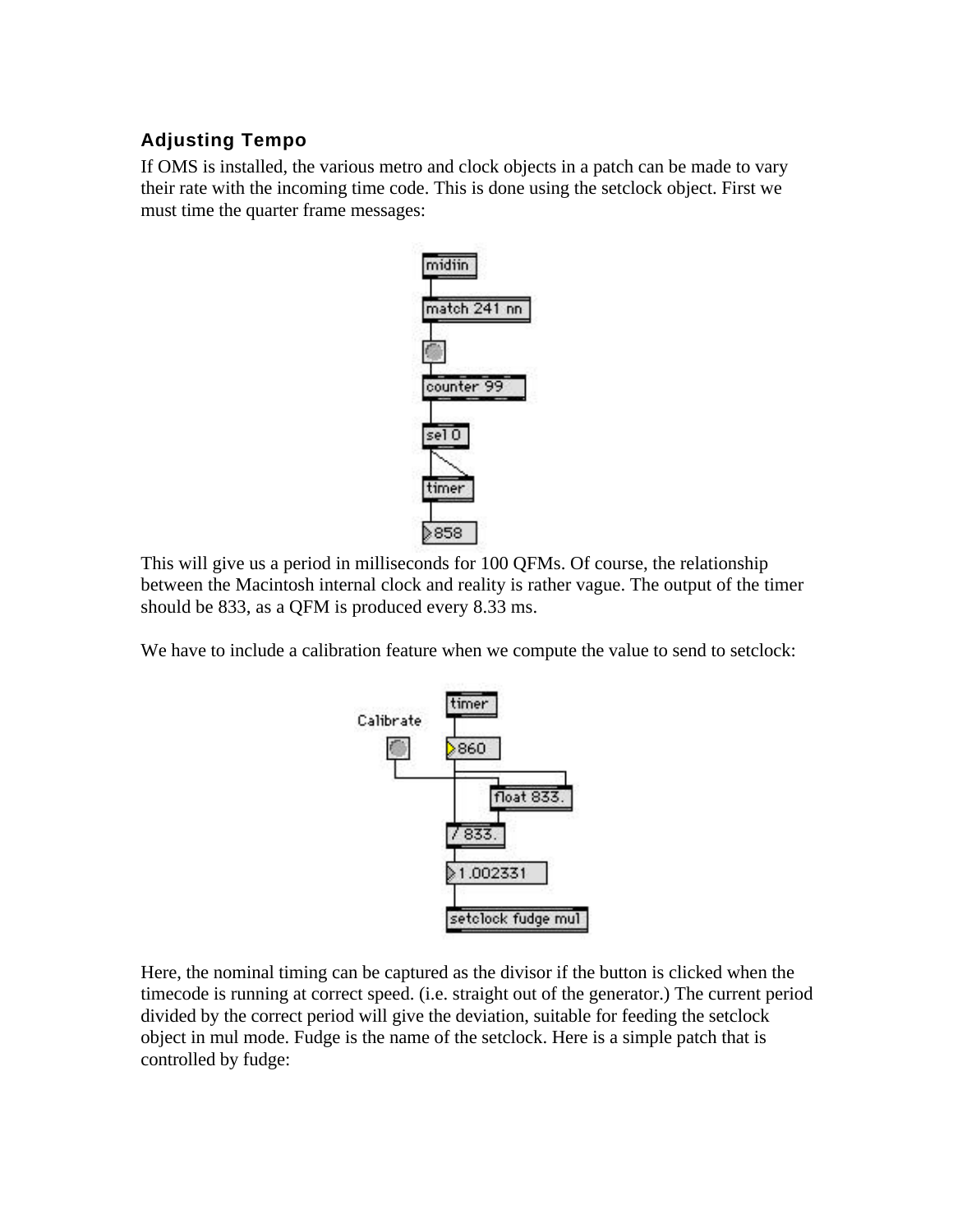

### **Detecting End of Code**

When the timecode stops, the patch should stop. However, code is often briefly interrupted because of tape dropouts and other problems. Here is the entire patch including a delay object to shut the metro off after a bit of "freewheeling".

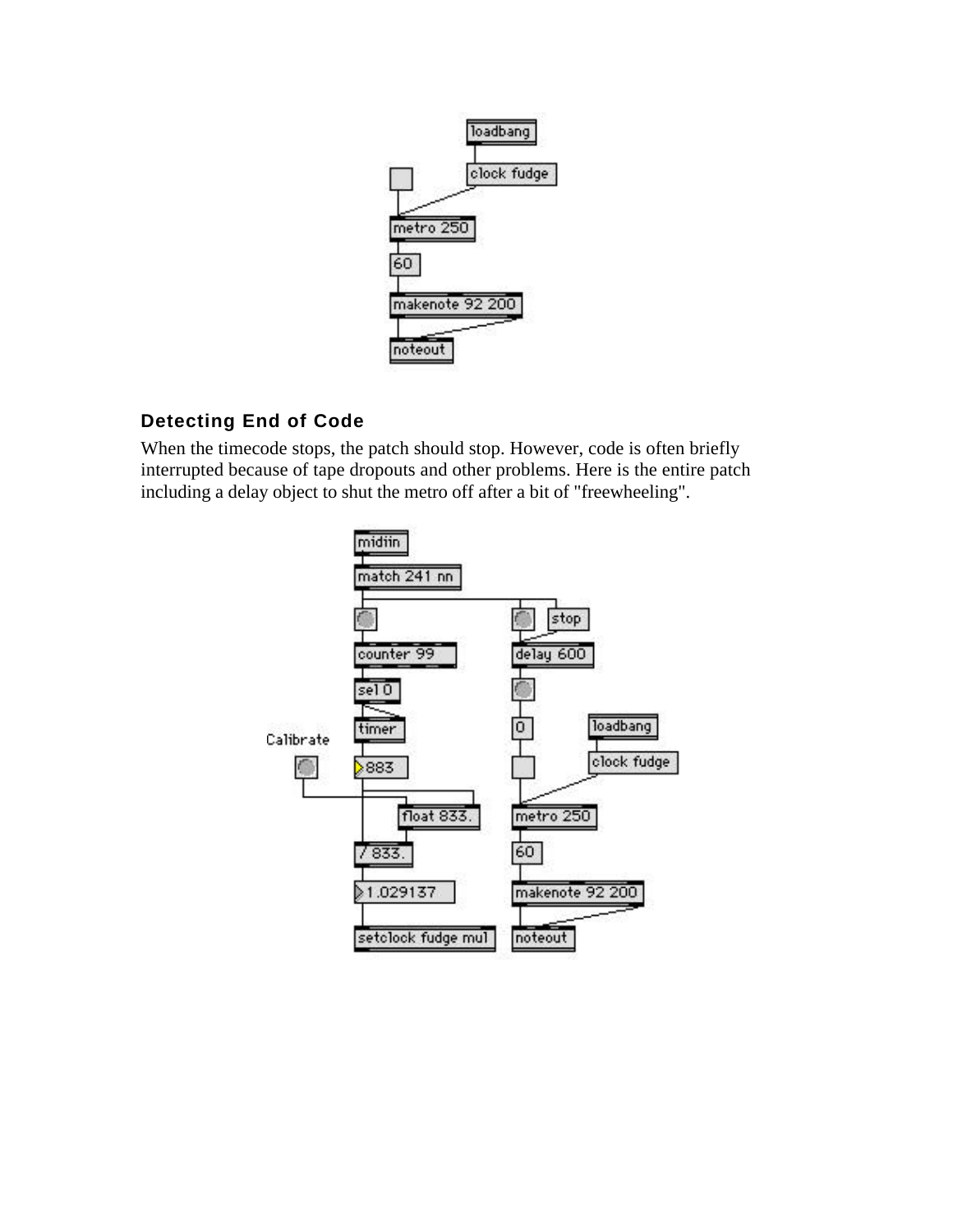#### **Multiple Hits**

Everything so far was designed to trigger one event per patch. Here's a patch that allows many hits, and features some editing of the times and events. It might be useful for playing sound effects from a sampler:



The left side of this should be familiar. I've consolidated a lot of the logic boxes in a single subpatcher "decodeQFM". I've made one change to FudgeTheCode: I added an outlet that will provide the time as a running frame count (by tapping off just below the  $+ 2$  box).

The frame count can be used to pop data out of a coll. If we store lists with the frame count as the address, they will be produced when the timecode reaches the desired point. This will only be as reliable as the timecode, but if it is coming from a digital source such as Vision or an ADAT, it'll be fine.

The data that goes into the coll has the format:

framecount, hours minutes seconds frame action;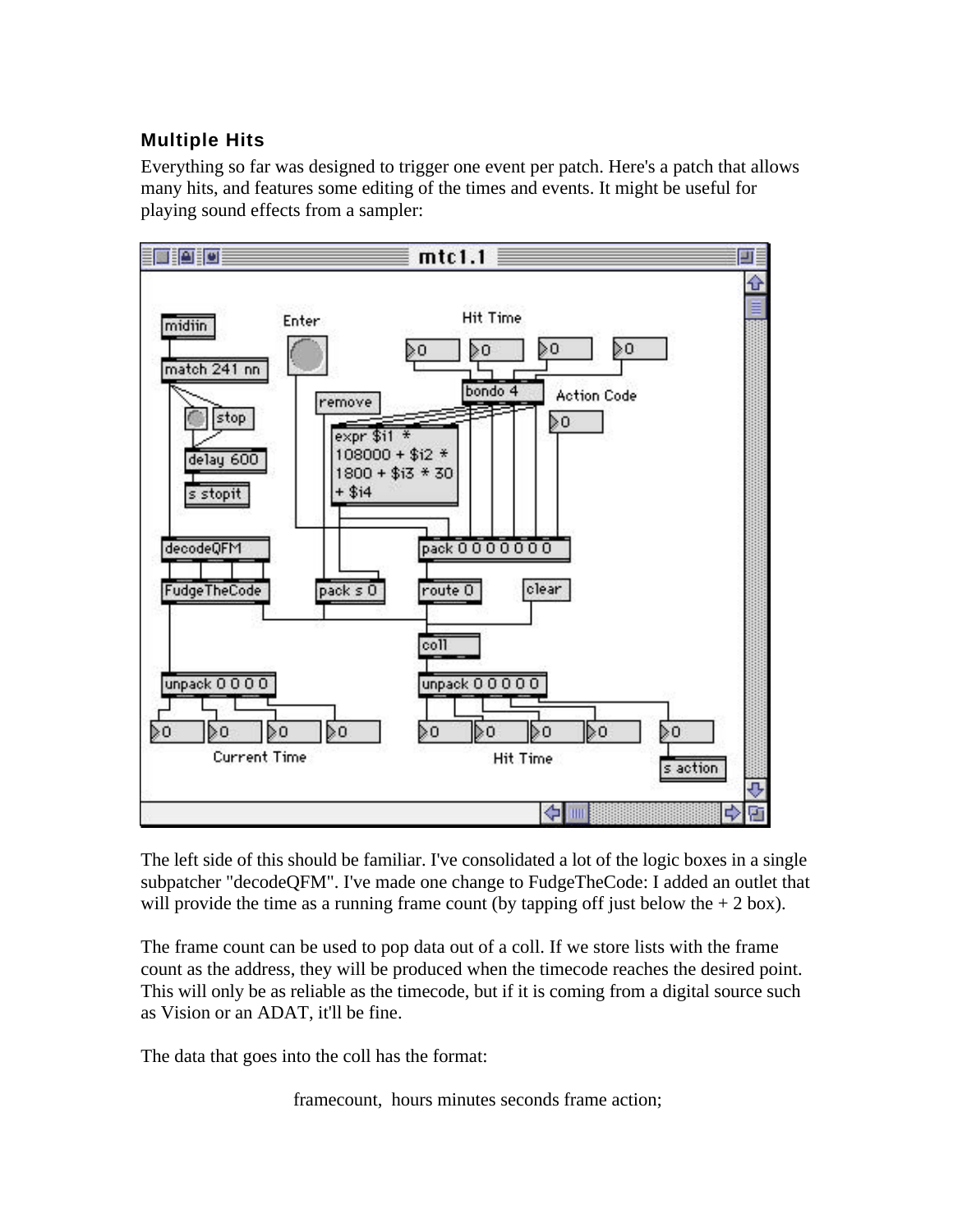The frame count is calculated by the expr. The time is also stored as hmsf for editing purposes. (You can open up the coll to delete an action or change the code.) The action code is an arbitrary int that will be used to trigger events. All this is stored when the enter button is clicked. Clicking remove will delete the current time data, and clear will empty the coll.

There's potential for lots of interesting features on this patch. A button to transfer the current time as a cue, using next to step through the coll, and so forth.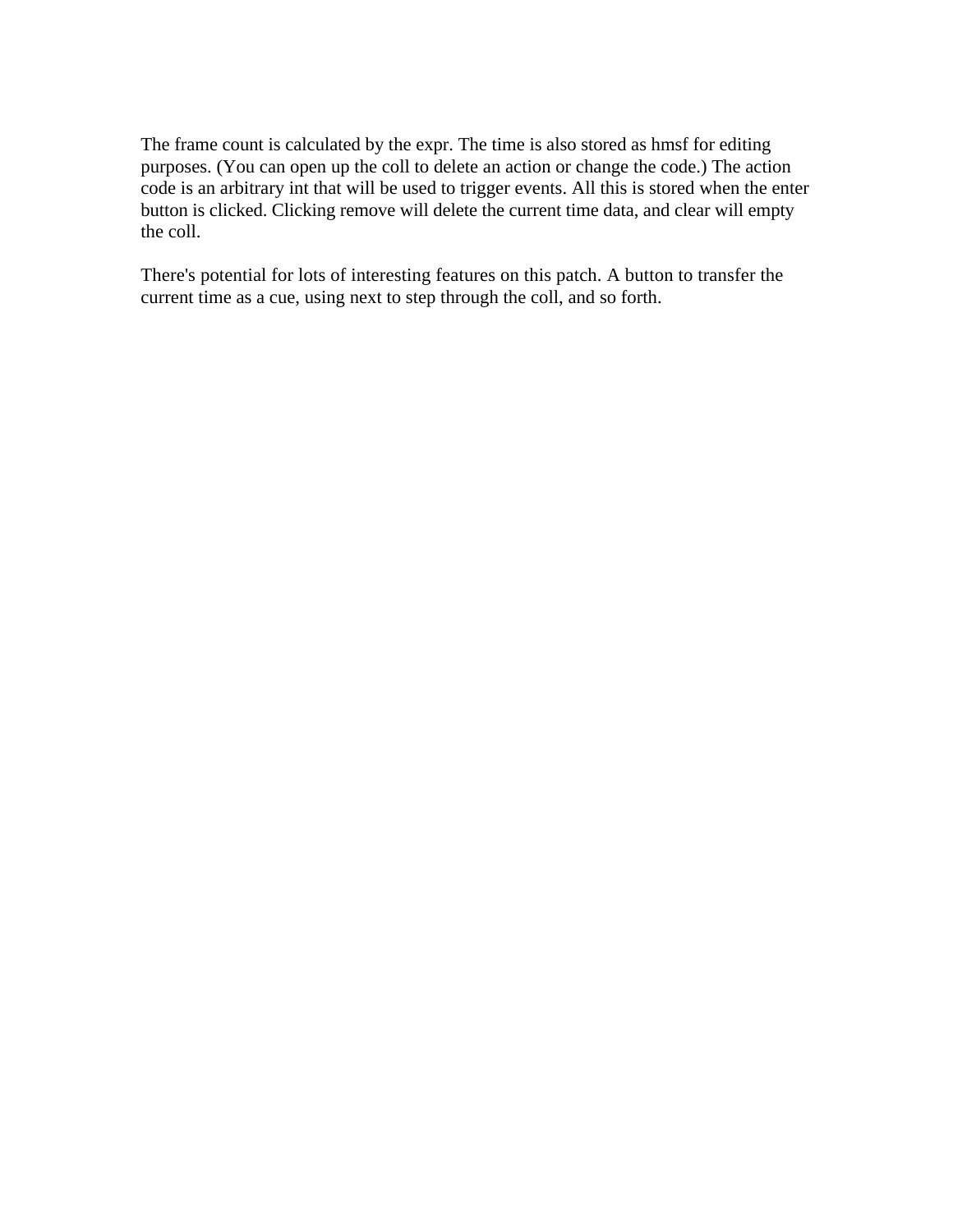## **Faking MTC**

There isn't much point in using Max to generate MIDI Time Code. It won't have accurate timing, and OMS won't output it reliably. It will sort of work in a setup without OMS, but without OMS, you can't adjust the timing at all! Max is pretty much limited to follow an external source. (It will follow timecode from Vision via the aic buss.)

On the other hand, you may find yourself wanting to test a patch with no source of MTC handy. Here's a patch that will do it; it's designed to be installed as a bpatcher within some other patch.

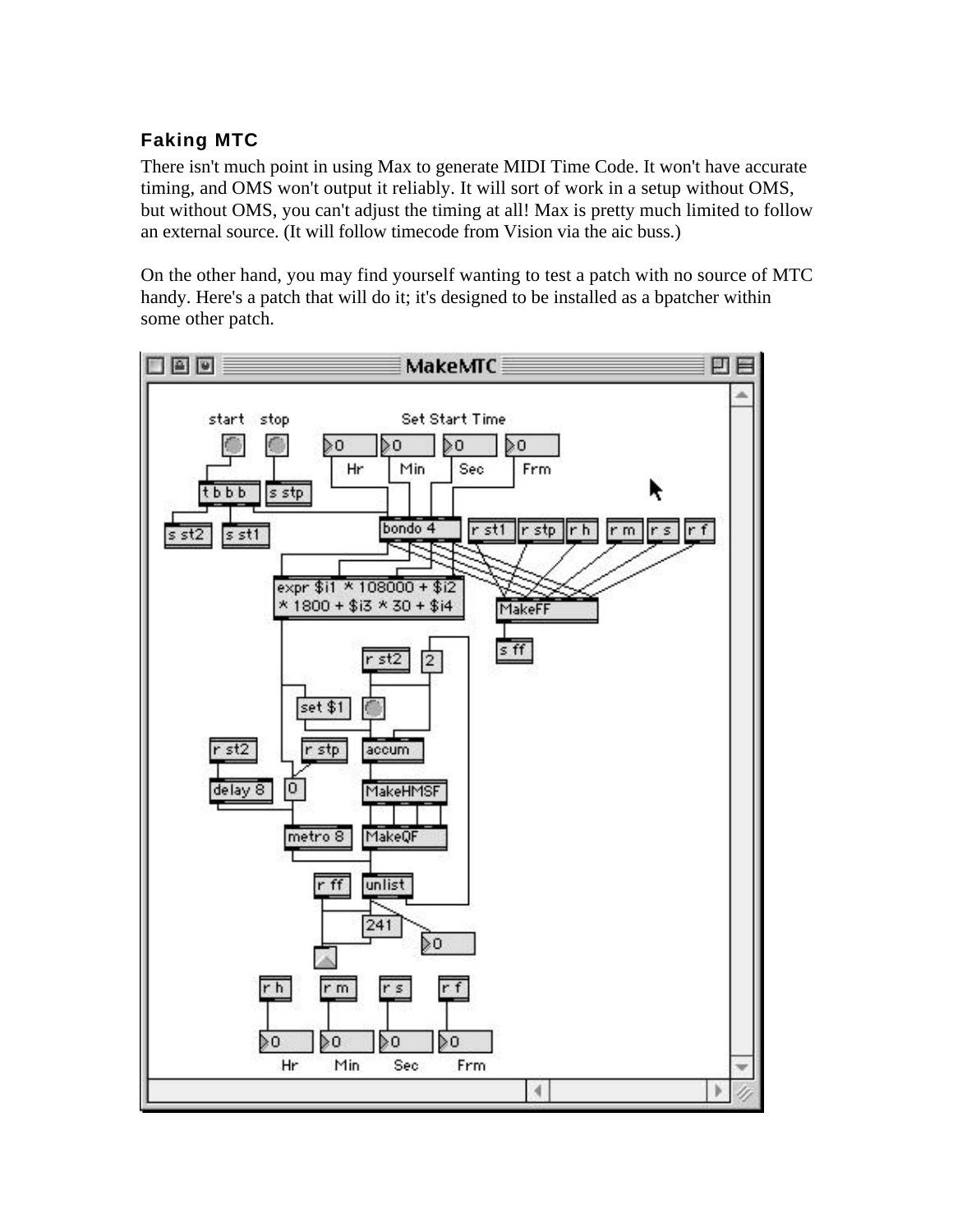When the start button is clicked, it produces a full frame message, then a series of quarter frame messages until the stop button is clicked, when a full frame message with the final location is sent. Any desired start time can be set with number boxes, and another set of boxes displays the current time.

The heart of the patch is the accum object, which contains the current total frame count. The initial value of the accum is calculated by the expr object. (These constants are for 30 fps.)



The subpatcher MakeHMSF converts the count to hours, minutes, seconds and frames. The MakeQF subpatcher converts this data into a list of 8 data bytes for quarter frame messages. The unlist object accepts this list, sending the first message to the outlet immediately. (The status byte 241 is sent first due to right/left precedence.) As the metro object bangs unlist, the remaining messages for the frame are sent out. When the unlist object is empty, the right outlet bangs, which will add 2 to the accumulator and start the next cycle.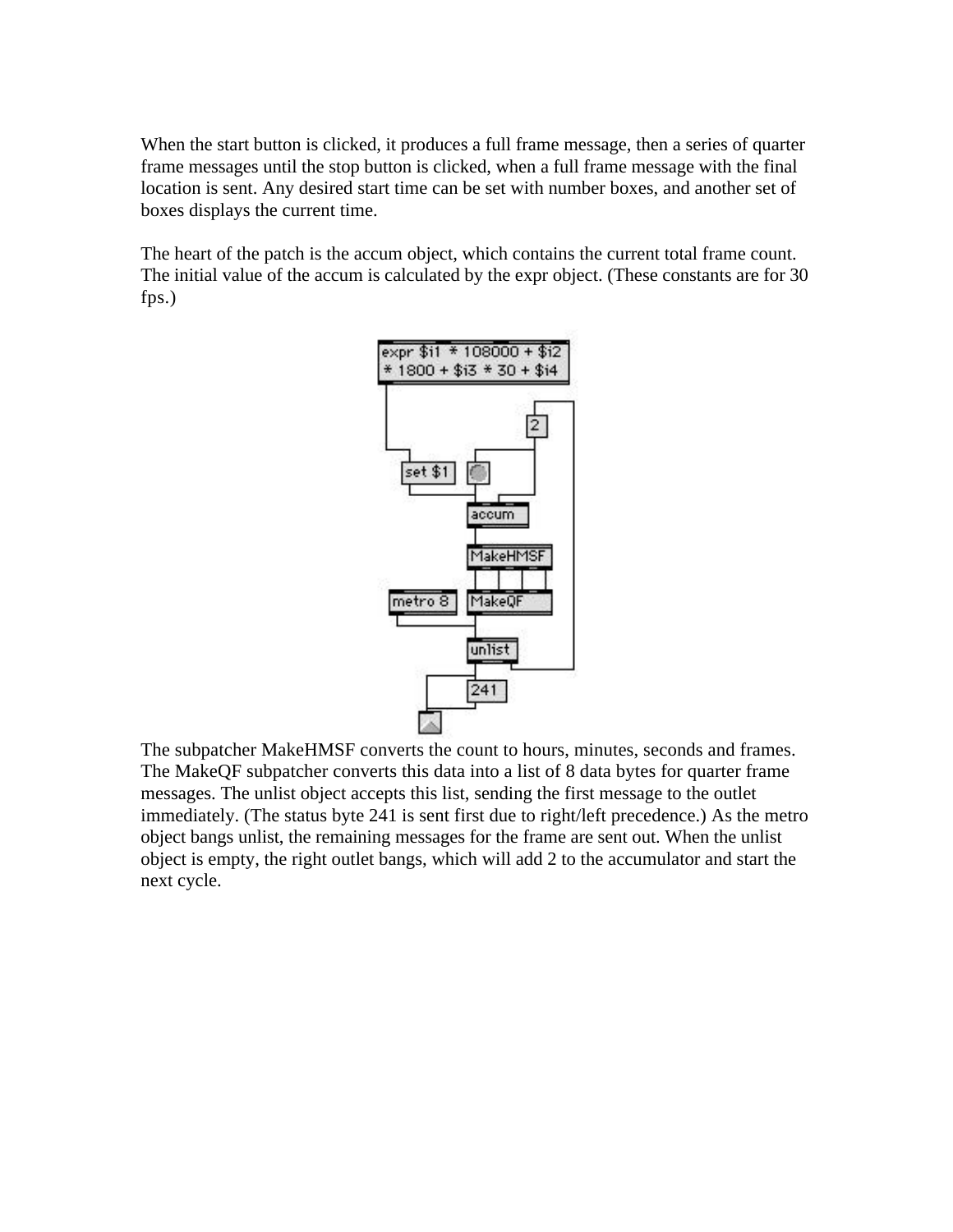

The MakeHMSF subpatcher is the reverse of the expr:

Note that the data bytes are sent to remote receive objects as well as output from the subpatcher.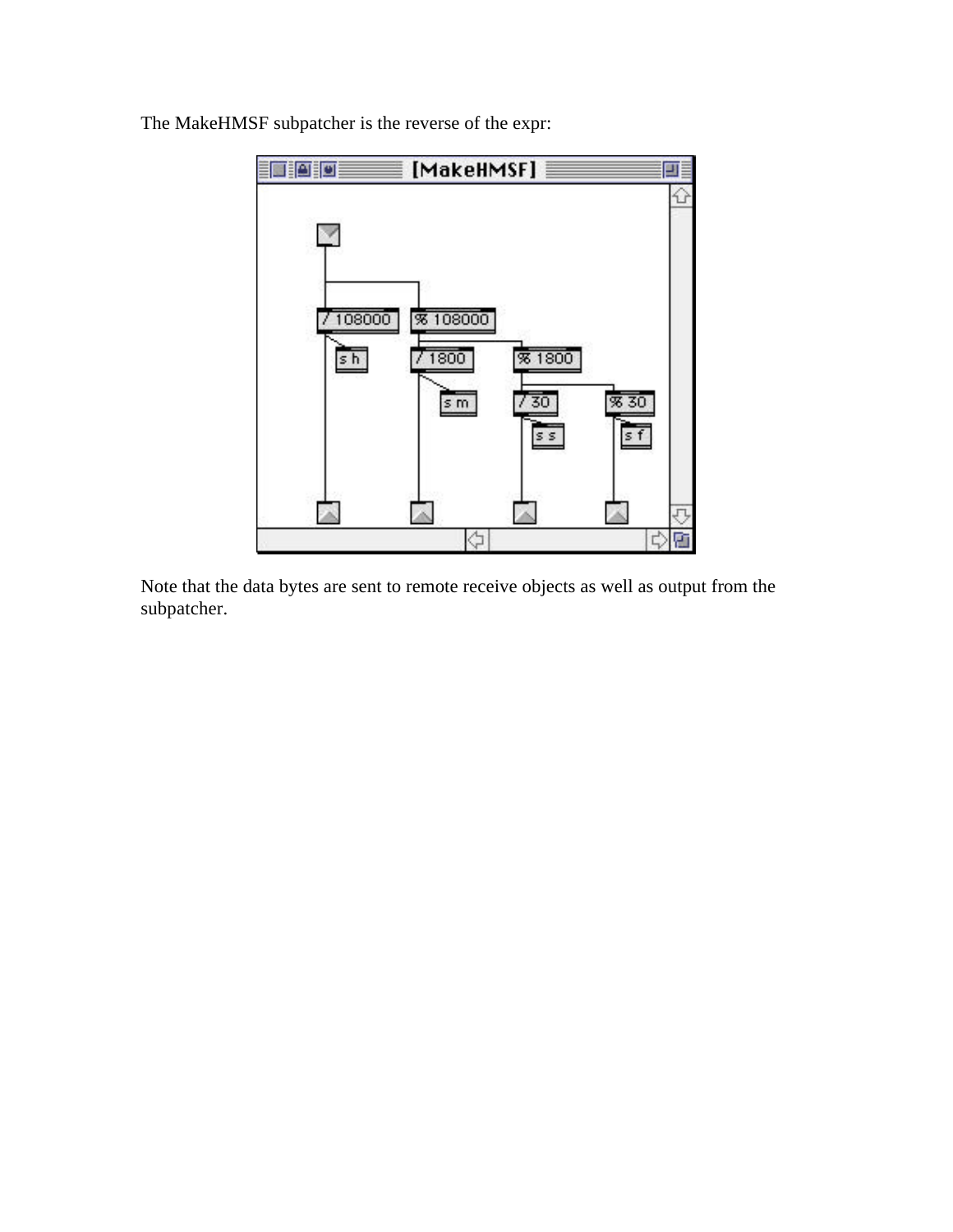

The real conversion is in the MakeQF subpatcher:

Here the data bytes for hours, minutes, seconds, and frames are each split into two nibbles. The right shift produces the MSB and the mask & 15 leaves the LSB. The eight resulting bytes are each ORed with the value required to mark their place in the quarter frame scheme. I have used hex notation here for clarity. You can see how the four bits of data will replace the 0s in the OR boxes. The MSB for hours is ORed with 0x76 to include the frame rate as well as the byte number. The bytes are then packed into a list. They have to be sent out starting with the frames LSB, so the Lswap object is used to reverse the list.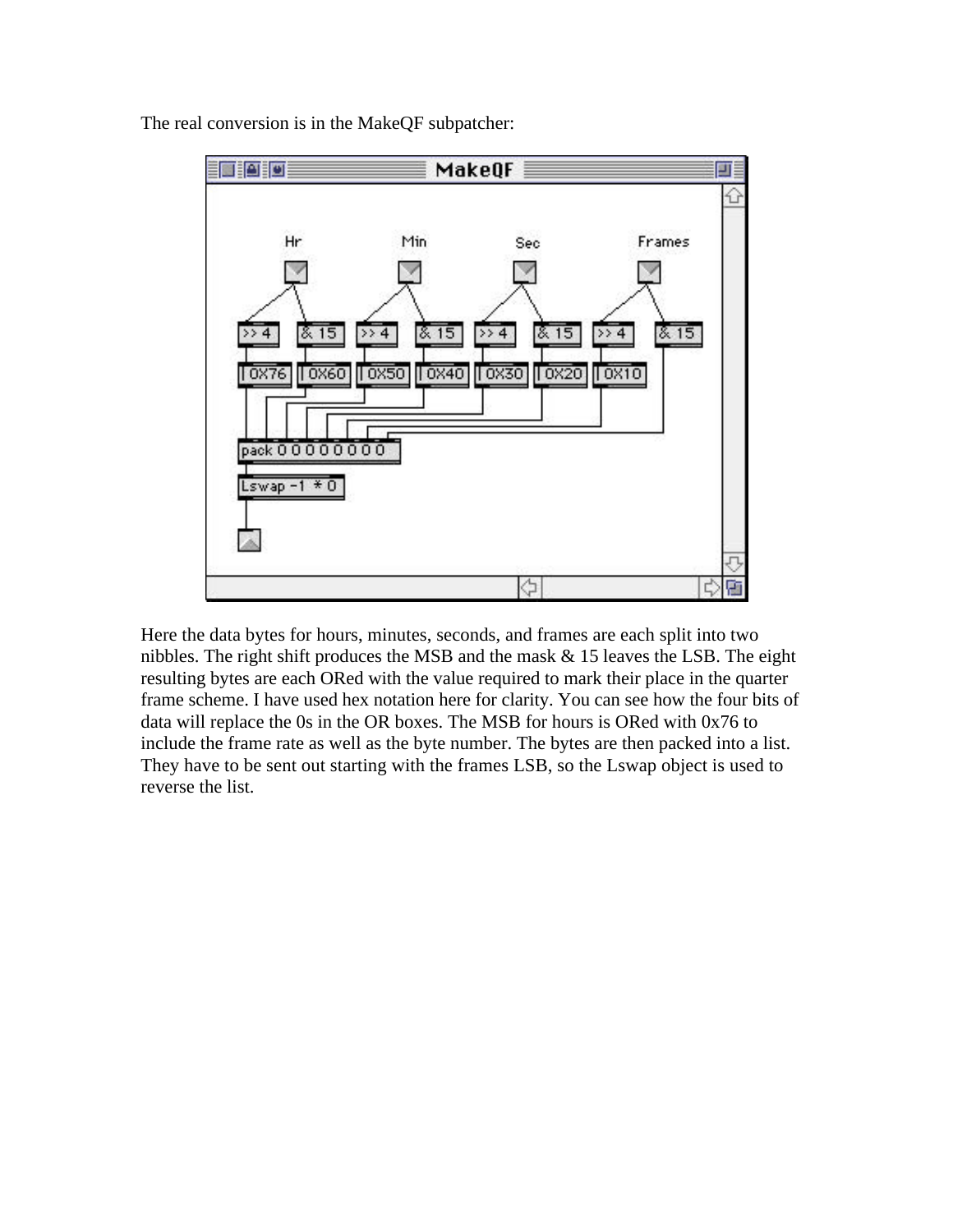

The makeFF object formats the same data into the full frame message:

Nothing tricky here. The hours data is captured in an int object to prevent sending extra messages when the start time setting is changed. It takes a bang in the left inlet to produce the message. The hours value is ORed with 96 (0x60 in hex) to set bits 5 and 6, indicating 30 fps time code.

Now look at the MakeMTC patch again and follow the whole sequence:

When the user enters a start time, it is fed via bondo to the frame expr, which sets the accum without causing output. The bondo also passes the setting to the MakeFF subpatcher, where it is held. Entering data also stops the metro if it is running, to prevent sending out of sequence time code.

When the start button is clicked, the trigger object (t) will first send a bang to the bondo, resetting the start time in case the user has not chaged setting since the last run.

Next, the trigger sends a bang via st1 to the MakeFF object, which sends the starting full frame message.

Finally, the trigger bangs send st2, which goes to two locations: it bangs the accum which causes the first quarter frame message as described above, and it begins an 8ms delay which will start the metro when the second QFM is required.